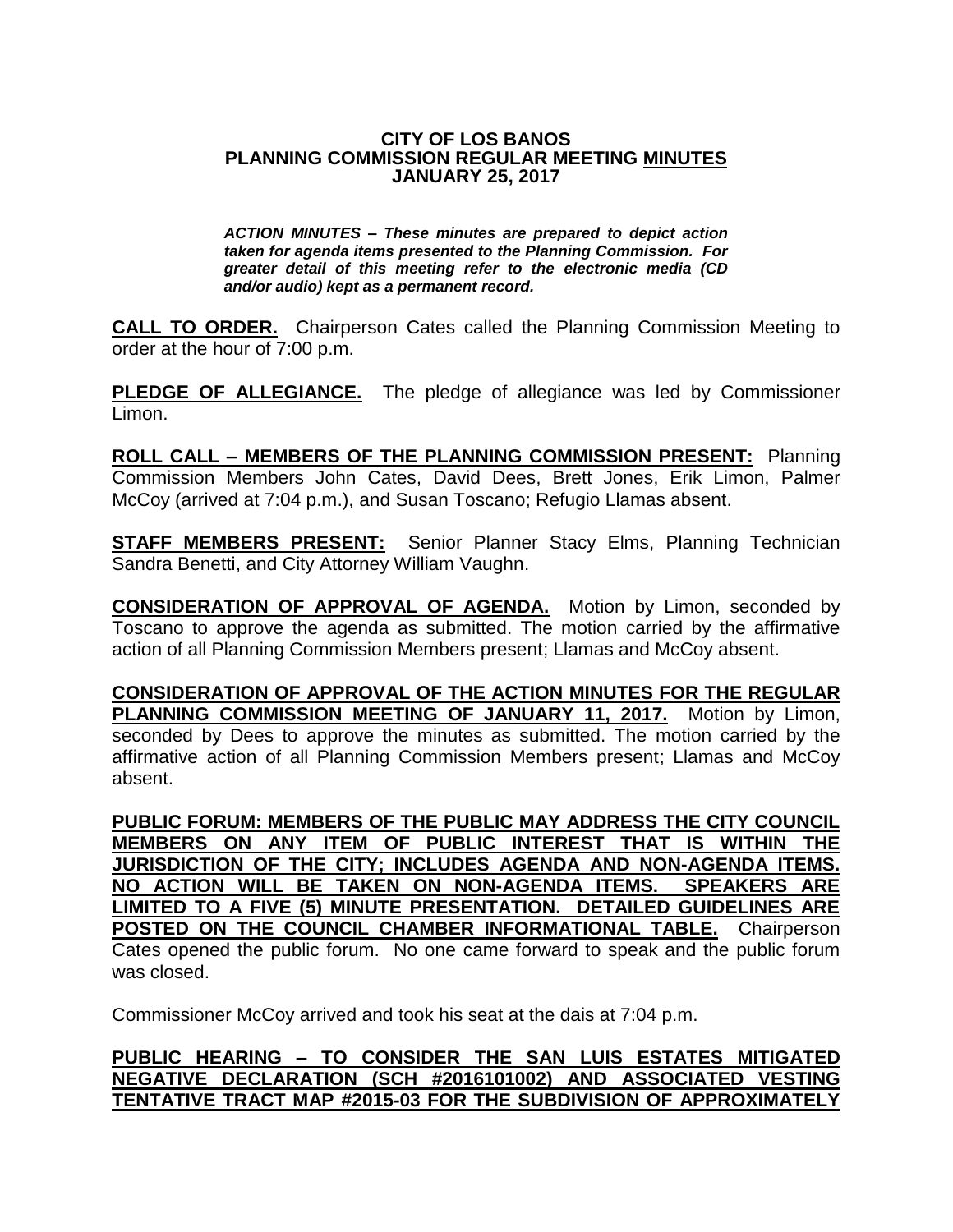**5.5 ACRES INTO 25 SINGLE-FAMILY RESIDENTIAL LOTS RANGING FROM 6,000 SQUARE FEET TO 9,519 SQUARE FEET LOCATED ON THE SOUTH SIDE OF SAN LUIS STREET BETWEEN JEFFREY ROAD AND MILLER LANE, MORE SPECIFICALLY IDENTIFIED AS ASSESSOR'S PARCEL NUMBER: 428-121-012 (CONTINUED FROM DECEMBER 13, 2016 AND CONTINUE TO FEBRUARY 22, 2017).** Senior Planner Elms noted that the applicant has requested to continue the public hearing to the Planning Commission meeting on February 22, 2017.

Chairperson Cates opened the public hearing. No one came forward to speak.

Motion by McCoy, seconded by Limon to continue Public Hearing – to Consider the San Luis Estates Mitigated Negative Declaration (SCH #2016101002) and Associated Vesting Tentative Tract Map #2015-03 for the Subdivision of Approximately 5.5 Acres into 25 Single-Family Residential Lots Ranging from 6,000 Square Feet to 9,519 Square Feet Located on the South Side of San Luis Street Between Jeffrey Road and Miller Lane, More Specifically Identified as Assessor's Parcel Number: 428-121-012 to February 22, 2017. The motion carried by the affirmative action of all Planning Commission Members present; Llamas absent.

**PUBLIC HEARING – TO CONSIDER A CEQA CATEGORICAL EXEMPTION AND CONDITIONAL USE PERMIT TO ALLOW THE USE OF A TYPE 41 ALCOHOL LICENSE FOR THE ON-SALE OF BEER AND WINE IN CONJUNCTION WITH AN EATING PLACE FOR LAS PALMAS RESTAURANT LOCATED AT 502 PACHECO BOULEVARD, MORE SPECIFICALLY IDENTIFIED AS ASSESSOR'S PARCEL NUMBER: 026-044-035.** Senior Planner Elms presented the staff report, which included a PowerPoint presentation, noting that the applicant was present.

Commissioner Dees inquired about the barrier.

Senior Planner Elms responded that it would be located where the stained concrete lip is located, would be at least 3 feet tall, and the condition states that the barrier approval is up to the discretion of the Community & Economic Development Director.

Chairperson Cates opened the public hearing.

Commissioner Toscano inquired if the applicant would allow customers to drink alcohol in the outside seating area.

Lazaro Arreola and Antonia Arreola, applicants, introduced themselves, and Mr. Arreola responded that they have thought about it and would do so if it is allowed and the barrier is installed.

Commissioner Toscano inquired about who approves the wall and spoke of her concern about visibility for drivers.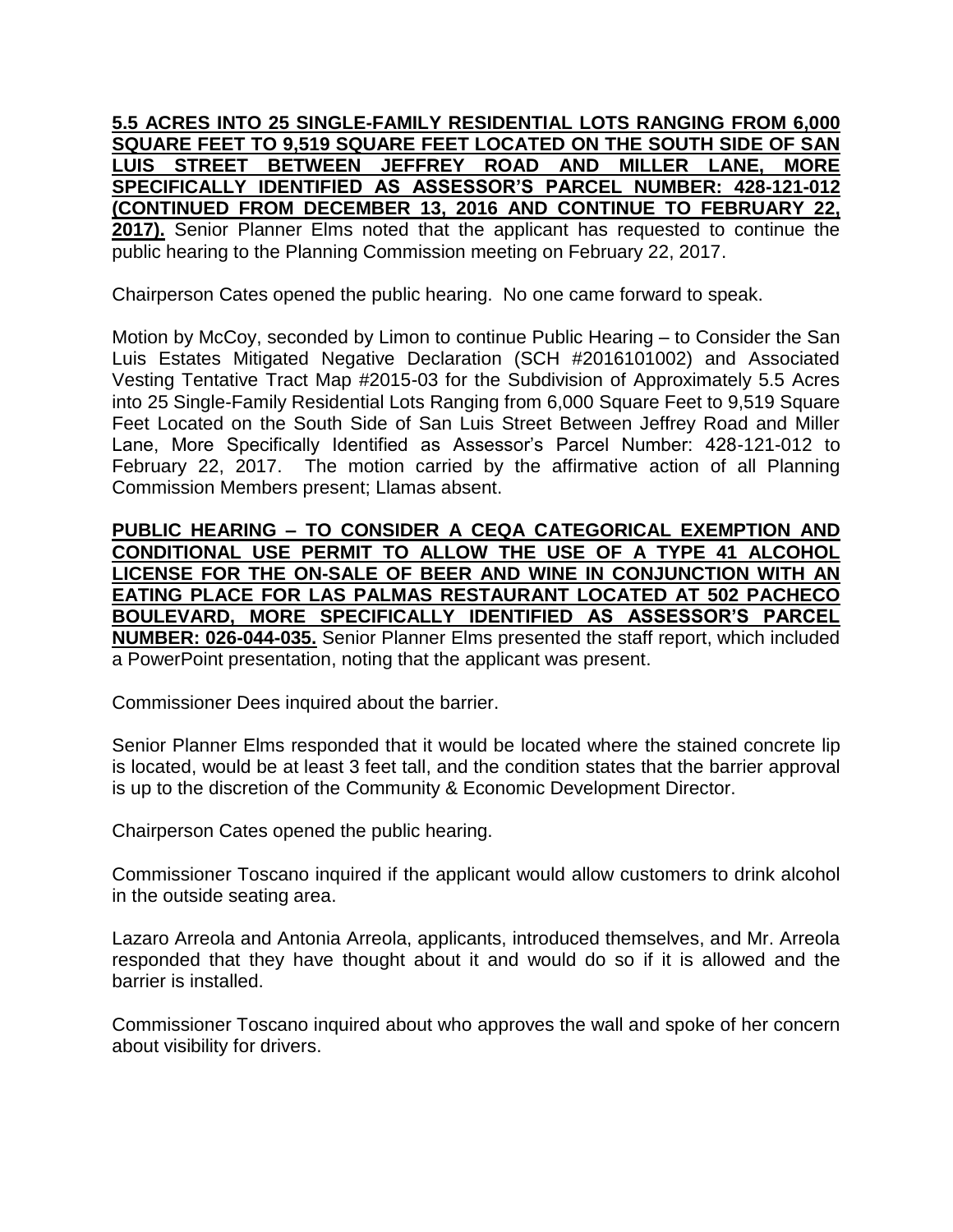Senior Planner Elms stated that she would approve the barrier after consulting with other departments, they would be looking at things like line of sight, and stated that it would be three feet tall, could be opaque, could be iron fencing, has to be material of good composition, and reiterated that without the barrier the applicant can only serve alcohol inside the premises.

Kathy Ballard, Los Banos, inquired what "undue proliferation" would entail.

Senior Planner Elms responded that a nuisance in the area due to the use would count as undue proliferation.

No one else came forward to speak and the public hearing was closed.

Commissioner McCoy inquired about Condition of Approval #14 and liability of the City if Senior Planner Elms' discretion on the barrier leads to an issue.

City Attorney Vaughn responded that there would be no liability for the City there.

Commissioner McCoy inquired if the Police Department could change condition wording about video and audio recording once the resolution is adopted.

City Attorney Vaughn responded that it could not be changed by the Police Department and he would have concern with the City requiring audio recordings.

Chairperson Cates inquired if the City would be required to primarily enforce the requirements for outside serving of alcohol.

Senior Planner Elms responded that the City is the local and primary but that doesn't stop the state or the Department of Alcoholic Beverage Control (ABC) from doing their investigations.

Motion by McCoy, seconded by Limon to adopt Planning Commission Resolution No. 2017-05 – Recommending Approval of Conditional Use Permit #2016-21 to the Los Banos City Council for the Use of a Type 41 Alcohol License for the On-Sale of General Alcohol in Conjunction with an Eating Place for Las Palmas Taqueria Y Mariscos Located at 502 Pacheco Boulevard. The motion carried by the affirmative action of all Planning Commission Members present; Llamas absent.

**PRESENTATION AND TRAINING REGARDING THE RALPH M. BROWN ACT.** City Attorney Vaughn presented a PowerPoint presentation.

Commissioner McCoy inquired if sharing Facebook posts are a violation of the Brown Act.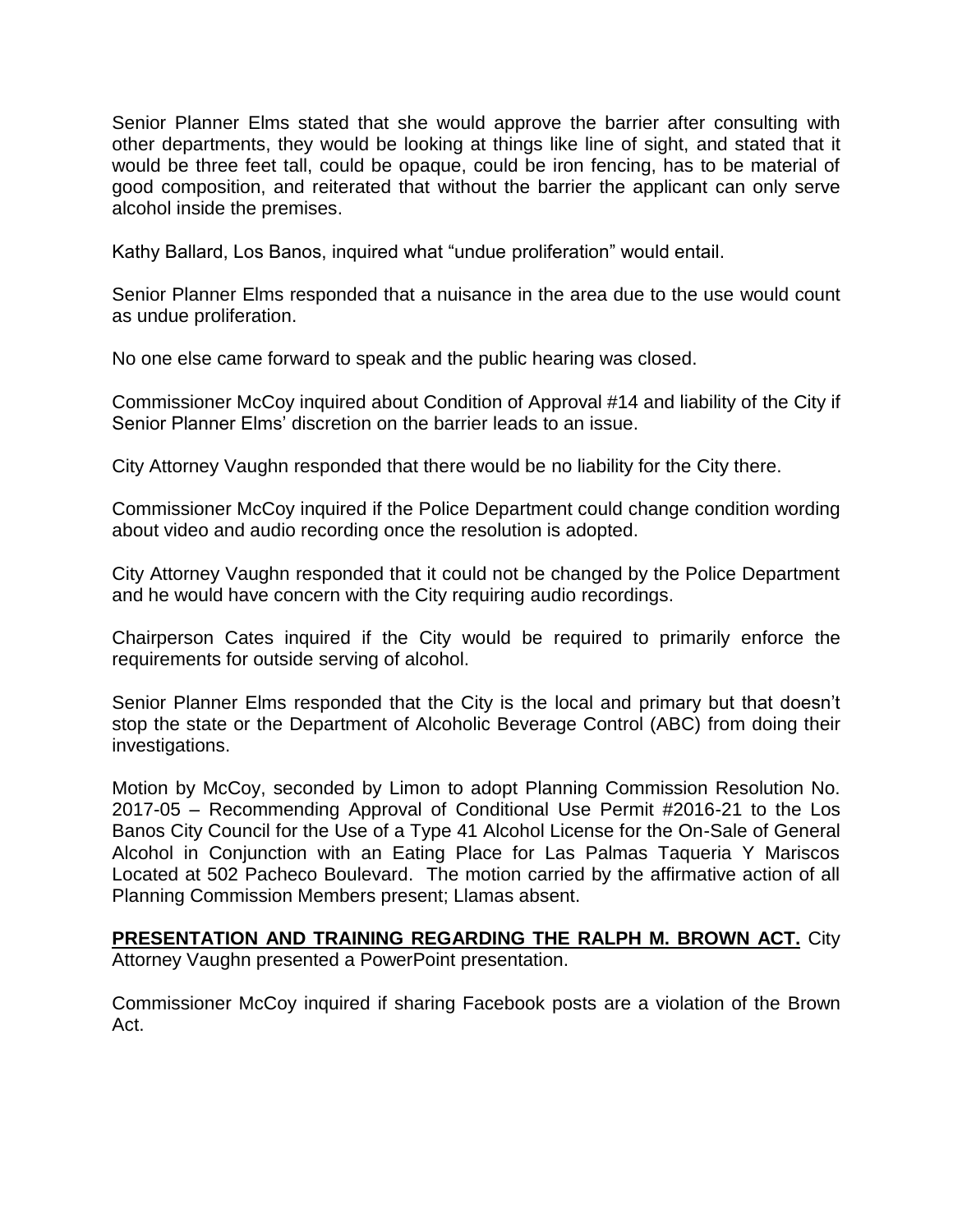City Attorney Vaughn responded that sharing a post is okay but adding comments along with other Commissioners is not okay, added that the same idea applies to emails, and asked the Commissioners to just reply to staff and not "reply all".

Toscano left the dais at 7:55 p.m.

Commissioner Dees commented that the deterrent seems to be that the Brown Act could require a reversal on any decision that is made when a violation occurs and not really huge fines.

City Attorney Vaughn spoke of how he could look up any violations that may have resulted in a fine but how it is really a deterrent, how the City doesn't want the perception that things are being done behind the scenes, wants to ensure government remains open, how labor negotiations is an example of when it could be an issue, commented that the Commission shouldn't come close to a violation in the position they are all in, and how he will do an ethics training at next Planning Commission meeting in February.

Commissioner Dees inquired about filling out Form 700.

City Attorney Vaughn responded that it is financial document that could be shared with the public, it being a tool to help staff ensure the Commission isn't stepping into a conflict, and a tool for the Commission to use to self-police and make sure they aren't stepping into a conflict.

Informational item only, no action taken.

**COMMUNITY & ECONOMIC DEVELOPMENT DEPARTMENT REPORT.** Senior Planner Elms reported that there are six Commissioners who have requested to attend the Planning Commissioners Academy and is hoping to work that out with the Finance Department and announced that Sonic Drive-In has submitted plans for a Site Plan Review at the College Plaza Shopping Center.

Commissioner McCoy inquired about how the 99 Cents Only Store has shopping carts all over despite their Condition of Approval to require that they be maintained and kept onsite.

Senior Planner Elms responded that it's cyclical and Code Enforcement goes out there every so often to talk to Management who then fixes the issue.

Commissioner McCoy inquired if staff can look at the area they are storing the shopping carts because it was not approved in the Site Plan.

Senior Planner Elms responded that staff could look at that.

Commissioner McCoy inquired about the status of the La Michoacana project.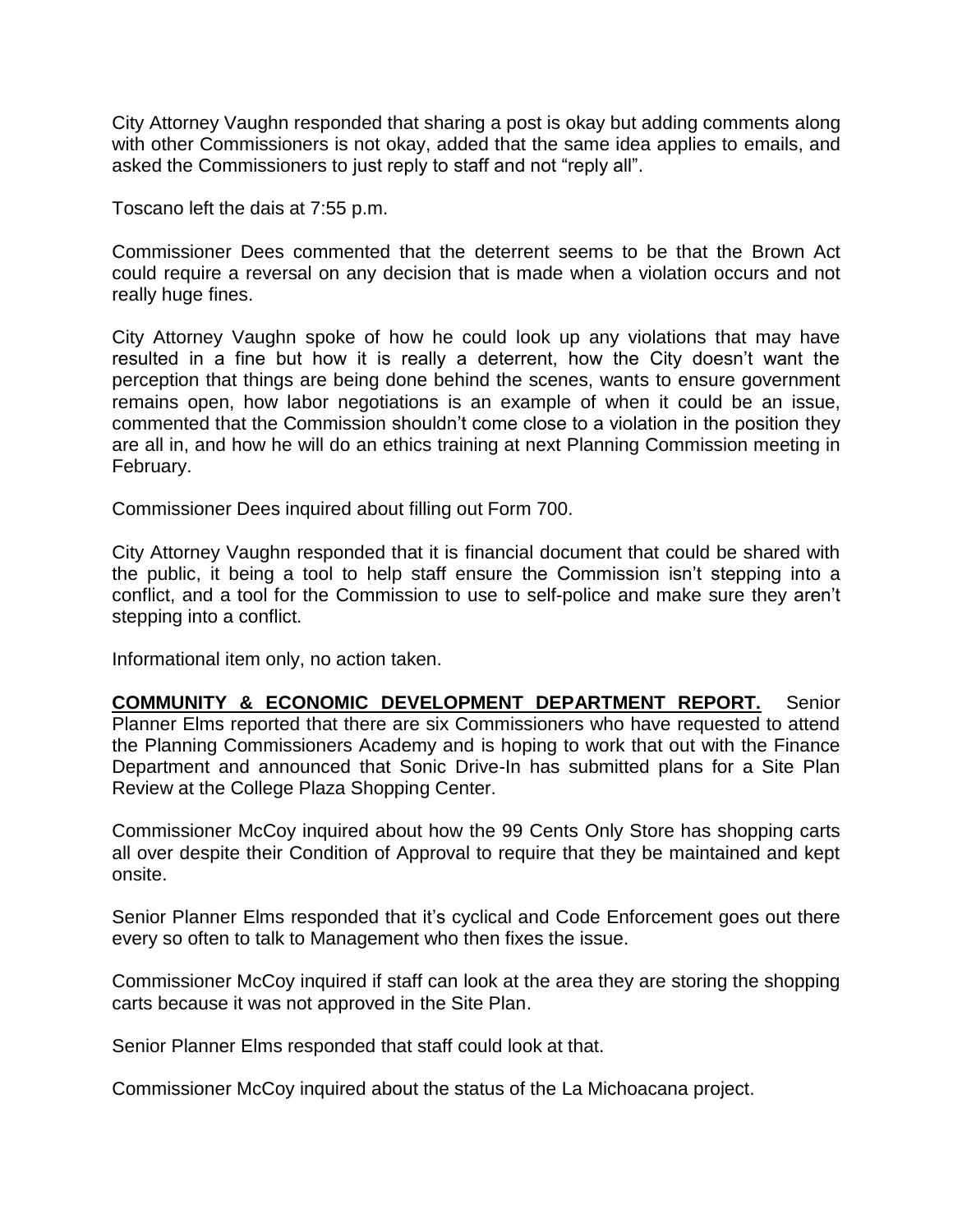Senior Planner Elms responded that they are still working through their revisions and where they are now is a big improvement from what was originally submitted.

Commissioner McCoy inquired about the retail place by Quizno's and Espana's.

Senior Planner Elms responded that they are revising their site plan, they had an old traffic study that Caltrans said needed to be revised, how they were approached by a different tenant that changed their site plan, and once they are ready they will come back to Planning Commission.

Commissioner McCoy inquired about the status of Caltrans with the new Savemart encroachment.

Senior Planner Elms responded that the negotiations are ongoing still.

Commissioner McCoy stated that he saw people inside the former Hollywood Video and asked if there is anything going on with that.

Senior Planner Elms responded that no planning applications have been received yet, and she isn't aware of anything coming forward.

Commissioner McCoy inquired about the possibility of a new police station by the new courthouse.

Senior Planner Elms responded that City Council is in closed session negations regarding that.

## **PLANNING COMMISSION MEMBER REPORTS.**

**CATES:** Congratulated Senior Elms on the reorganization of the Community & Economic Development Department, thanked staff for the nametags, and spoke of looking forward to the Community & Economic Development Department's horizons expanding.

**DEES:** No report.

**JONES:** No report.

**LIMON:** Thanked staff for the nametags, congratulated Senior Planner Elms for the Community & Economic Development Department reorganization.

## **LLAMAS:** Absent.

**McCOY:** Apologized for arriving late, spoke of how he had to come from Bakersfield for work, congratulated Senior Planner Elms on the Community & Economic Development